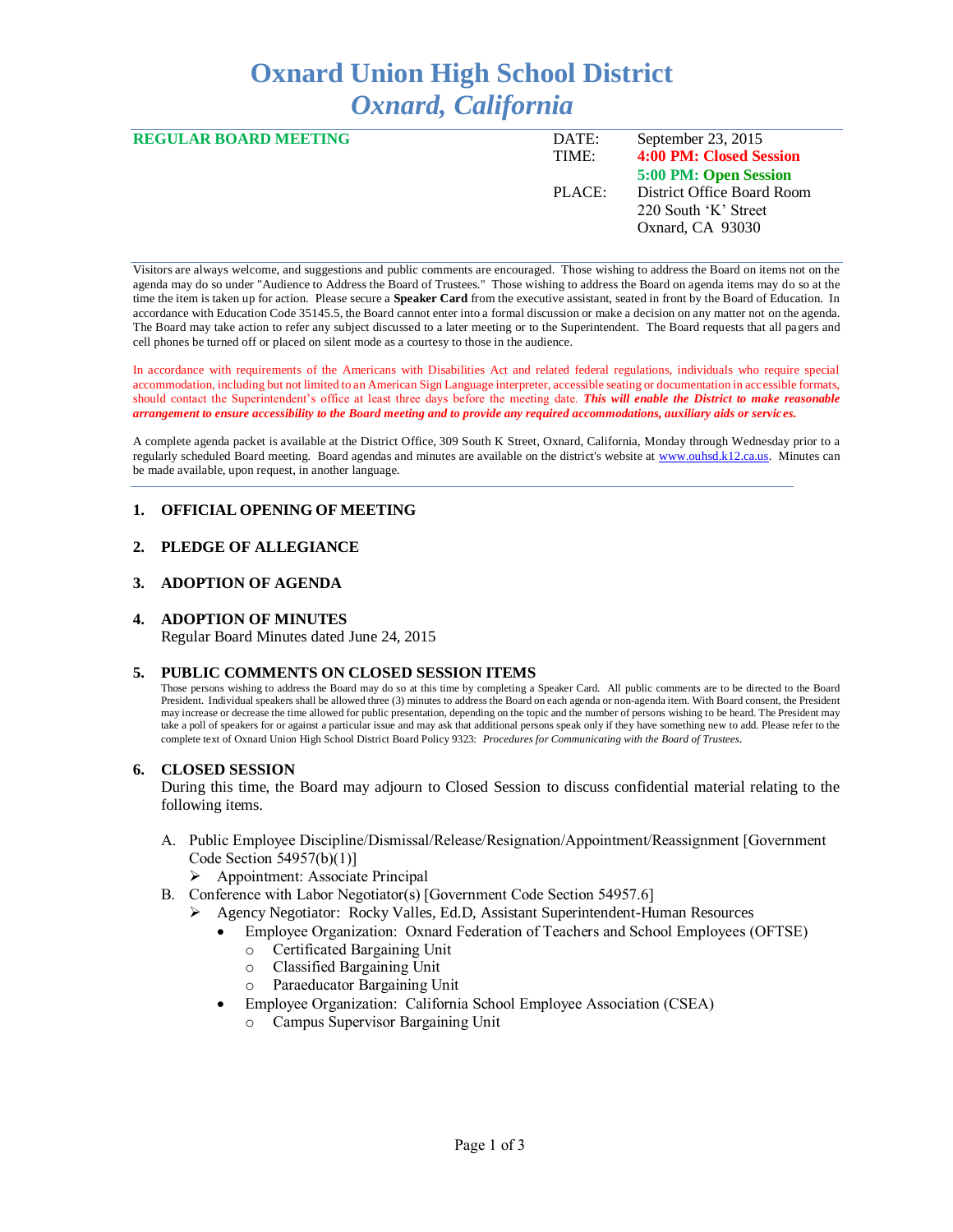Board Meeting Agenda September 23, 2015

# **7. RECONVENE IN PUBLIC: REPORT ON CLOSED SESSION ACTION**

#### **8. PUBLIC COMMENTS TO ADDRESS THE BOARD OF TRUSTEES**

Those persons wishing to address the Board may do so at this time by completing a Speaker Card. All public comments are to be directed to the Board President. Individual speakers shall be allowed three (3) minutes to address the Board on each agenda or non-agenda item. With Board consent, the President may increase or decrease the time allowed for public presentation, depending on the topic and the number of persons wishing to be heard. The President may take a poll of speakers for or against a particular issue and may ask that additional persons speak only if they have something new to add. Please refer to the complete text of Oxnard Union High School District Board Policy 9323: *Procedures for Communicating with the Board of Trustees.*

#### **9. SUPERINTENDENT'S REPORT**

General Report: Gabe Soumakian, Ed.D.

# **10. STUDENT REPRESENTATIVE TO THE BOARD**

# **11. CONSENT CALENDAR**

#### **Administrative Services**

- A. Consideration of Approval of Agreement between Oxnard Union High School District/Pacifica High School and The Event Group for 2016 Prom
- B. Consideration of Approval of Notice of Completion for the Gymnasium Floor Refinishing Project at Adolfo Camarillo, Channel Islands, Oxnard, Hueneme and Rio Mesa High Schools
- C. Consideration of Approval of Agreement between Oxnard Union High School District and Falcon Roofing Company for the Removal of Debris and the Repair of the Gymnasium Gutters at Pacifica High School
- D. Consideration of Approval of Donations, August 18 September 14, 2015
- E. Consideration of Approval of Purchase Orders and Direct Pays, August 28 September 9, 2015

# **Educational Services**

- F. Consideration of *Preliminary Approval* of Out of State/Country Field Trip: PHS Cheer Squad, Las Vegas, NV, February 28 – March 1, 2016, JAMZ National Competition
- G. Consideration of *Preliminary Approval* of Out of State/Country Field Trip: PHS Cheer Squad, Dallas, Texas, January 22 – January 24, 2016, NCA National Cheerleading Competition
- H. Consideration of Approval of Agreement between Oxnard Union High School District/Rio Mesa High School and UCSB Early Academic Outreach for 2015-2016 School Year
- I. Consideration of Approval of Non-Public School Placement for Student Case #1-4, according to the Recommendation of the Student's IEP Team and the Director of Special Education.
- J. Consideration of Approval of the Memorandum of Understanding between the Oxnard Union High School District and Butte County Office of Education Mini-Corp Tutors

# **Human Resources**

K. Consideration of Approval of Certificated and Classified Personnel

# **12. ACTION ITEMS**

#### **Administrative Services**

- A. Consideration of Adoption of Board Policy and Administrative Regulation 3551, Food Service Operations/Cafeteria Fund, First Reading
- Consideration of Adoption of Board Policy 3555, Nutrition Compliance Program, First Reading
- C. Consideration of Approval of Revised Authorization of Signatures

# **Human Resources**

- D. Consideration of Adoption of Revisions to Board Policy 4315 Evaluation/Supervision, First Reading
- E. Consideration of Approval of the WE LEAD Survey as a Principal 360 Feedback Tool